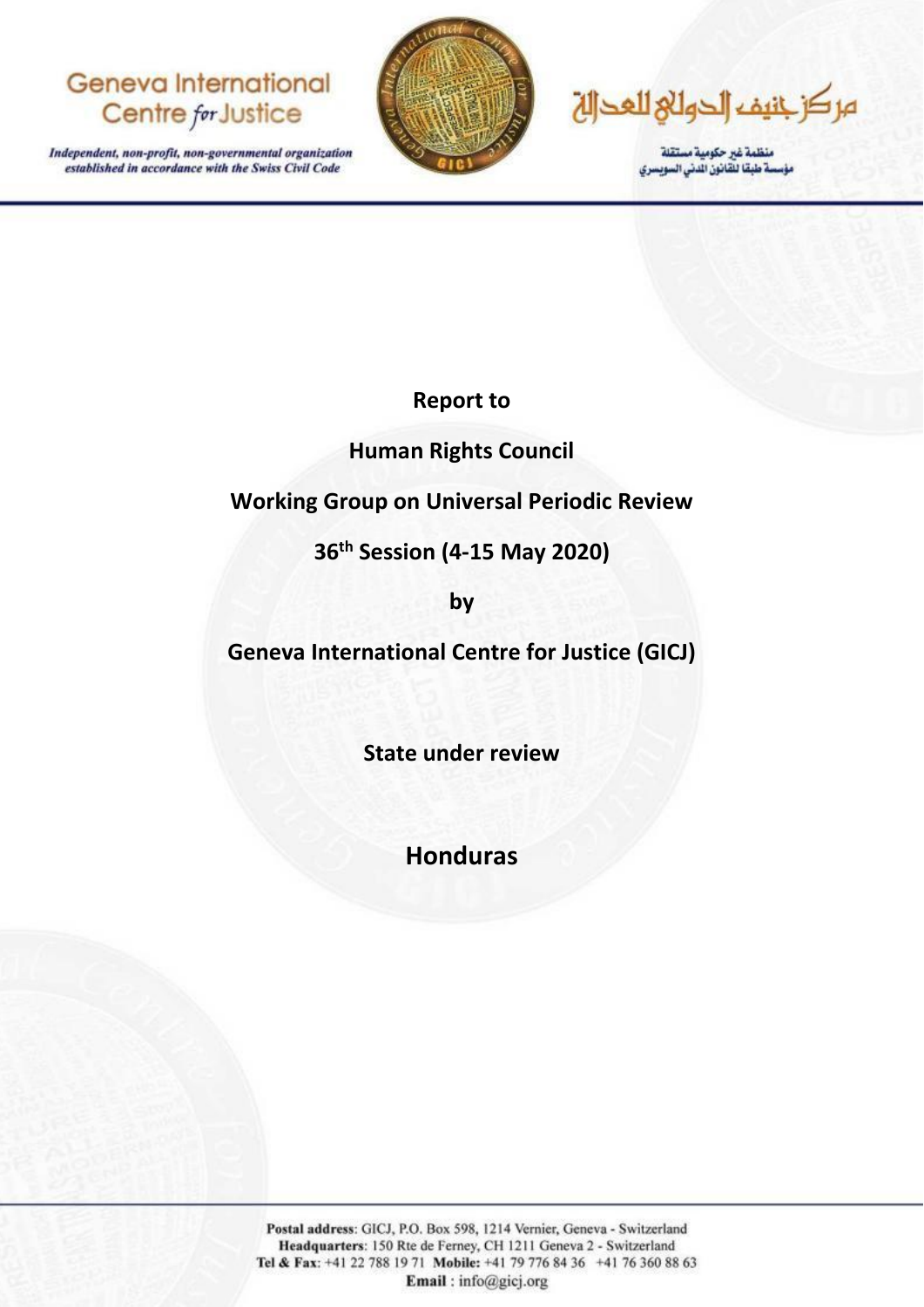### **Report to**

### **Human Rights Council**

## **Working Group on Universal Periodic Review**

## **36th Session (4-15 May 2020)**

**by** 

## **Geneva International Centre for Justice (GICJ)**

**مركز جنيف الدولي للعدالة )جنيف للعدالة(**

**State under review** 

# **Honduras**

### **Executive Summary**

1. During the Universal Periodic Review (UPR) of 2015, serious concern was raised about the country's difficulties to **guarantee independent investigation and effective prosecution of cases of violence or threat against journalists, judicial officials and human rights defenders**, a serious challenge inextricably linked to the **fight against corruption**. Significant concern had been raised about the **lack of transparency and merit-based appointment of judges**. Honduras was also required to speed up the adoption of a draft bill on the **protection of human rights defenders** and **improve public safety** given the high levels of criminal violence sweeping the country. Several States pointed to the **widespread impunity** and a hostile environment for vulnerable groups. Honduras was urged to take measures to address **widespread violence against women**, most notably **gender-related killings of women**.

### **Cooperation with OHCHR and human rights mechanisms**

2. On the whole, we appreciate efforts deployed by Honduras aimed at translating recommendations received into concrete legal and policy actions, while underlying throughout this written submission that several challenges still remain to be resolved. We welcome the entry into function in November 2016 of an OHCHR country office and its thematic priorities. Honduras' cooperation with several human rights committees and recent country visits by the Special Rapporteurs on human rights defenders (2018), extrajudicial, summary or arbitrary executions (2016), indigenous peoples (2015) and the Working Group on discrimination against women (2018) demonstrate the country's determination to improve its human rights records. We appreciate the submission in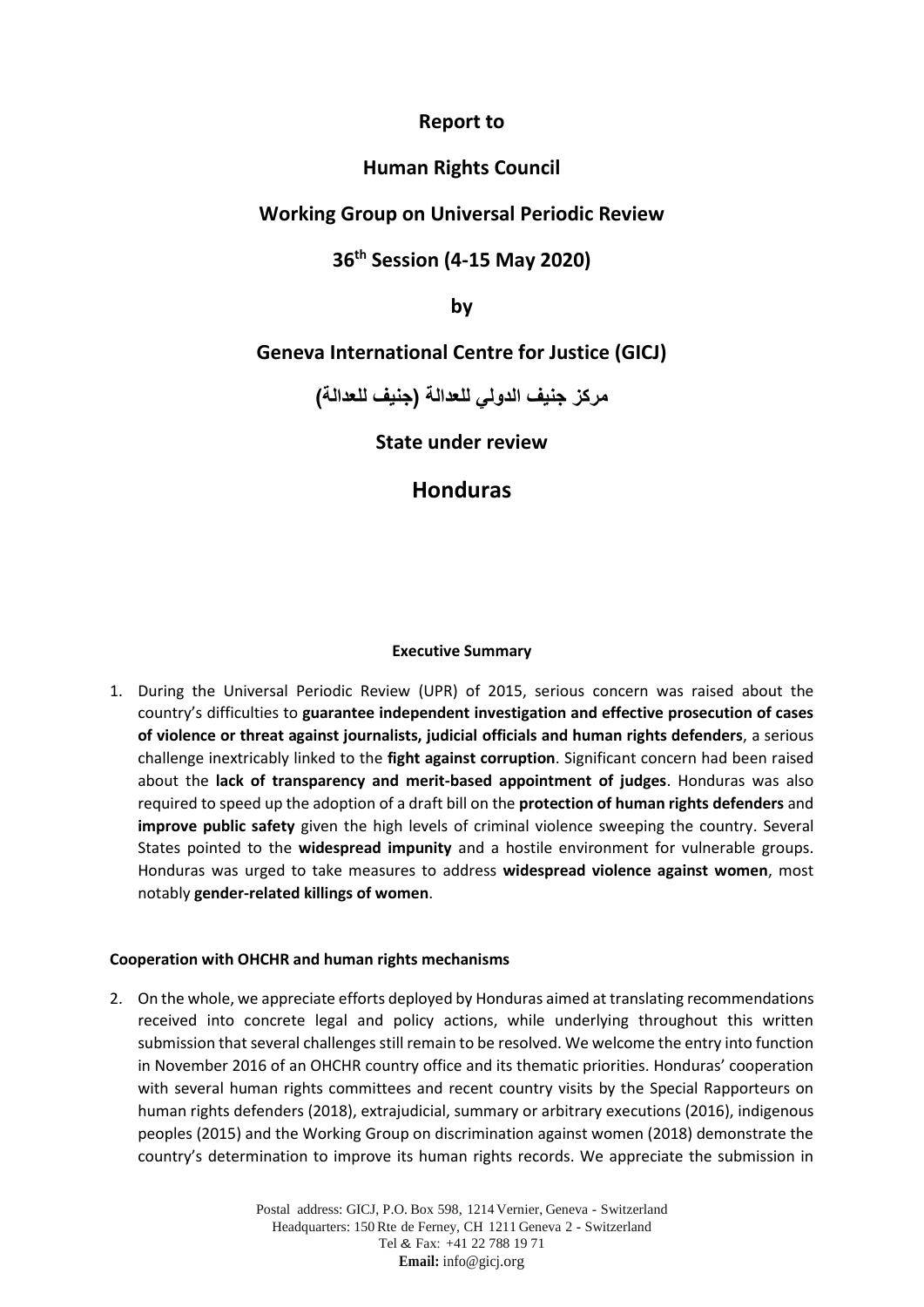November 2017 of a well-structured mid-term UPR report, which constitutes an excellent example to be followed by other States.

### **Fight against corruption and independence of the judiciary**

- 3. In April 2016, the entry into function of the OAS Mission to Support the Fight against Corruption and Impunity in Honduras(MACCIH) allowed the creation of a national anti-corruption system that has managed to prosecute eleven cases of corruption since 2017. We commend these efforts jointly deployed by Honduras and the OAS to strengthen rule of law in the country. At the same time, we strongly encourage Honduras to extend the mandate of this Mission beyond 2020 so as to continue strengthening both the Special Prosecutor's Unit against impunity and corruption, and the national courts and tribunal against corruption by ensuring their full independence.
- 4. Turning to the independence of the judiciary, we look with great alarm at the high levels of impunity for criminal conduct and serious crimes perpetrated in particular against women and human rights defenders. The situation of persons deprived of liberty because of their work as human rights defenders, including judicial threats addressed to human rights activists, are simply deplorable, which confirms our serious concern over the independence of the judicial system and the respect of democratic principles such as the separation of powers. Political trials, delays in the administration of justice, impunity for acts of violence, killings and human rights violations are giving rise to profound dissatisfaction among the population and could lead to the people's uprising for justice. These challenges have also briefly underlined by the UN Special Rapporteur Diego García-Sayán following his official visits to the country in August 2019. In order to guarantee the full independence of the judiciary, we urge Honduras to amend the selection and appointment procedures of the Supreme Court judges, the Attorney General and his/her Deputy, and cooperate in good faith with the Special Rapporteur with a view to implementing all recommendations included in his future report.

### **Persons detained in military facilities**

5. In October 2017, the Honduran National Mechanism for the prevention of torture, cruel, inhuman and degrading treatments witnessed that persons deprived of liberty in some annex prison facilities had suffered several human rights violations including torture, cruel, inhuman or degrading treatments perpetrated at the hands of military agents. We fully share the view expressed by the National Preventive Mechanism according to which military facilities shall never be used to hold persons in detention, as military agents do not have the required training to monitor and guarantee the respect of fundamental rights of detainees. Similarly, we also express our concern over newly opened detention centres such as the *Centro Penal de Ilama Santa Bárbara (El Pozo)* and the *Centro Penal de Morocelí (La Tolva)* which are deplorably ruled by military agents. Undoubtedly, this runs contrary to the fundamental principle according to which the administration of justice should be secured by the judiciary and civil personnel, and not by the military. Only highly skilled prison officers who are specifically trained on the respect of fundamental rights in detention settings and are also able to provide psychological support and reintegrate detainees into society should rule detention facilities. Similarly, we remain concerned about the practice of detaining persons accused of ordinary crimes in military facilities.

#### **Criminal justice system, violence in detention facilities and detention conditions**

6. We welcome the construction and refurbishment of certain prison facilities aimed at improving inmates' living conditions and the adoption of measures to reduce overcrowding such as the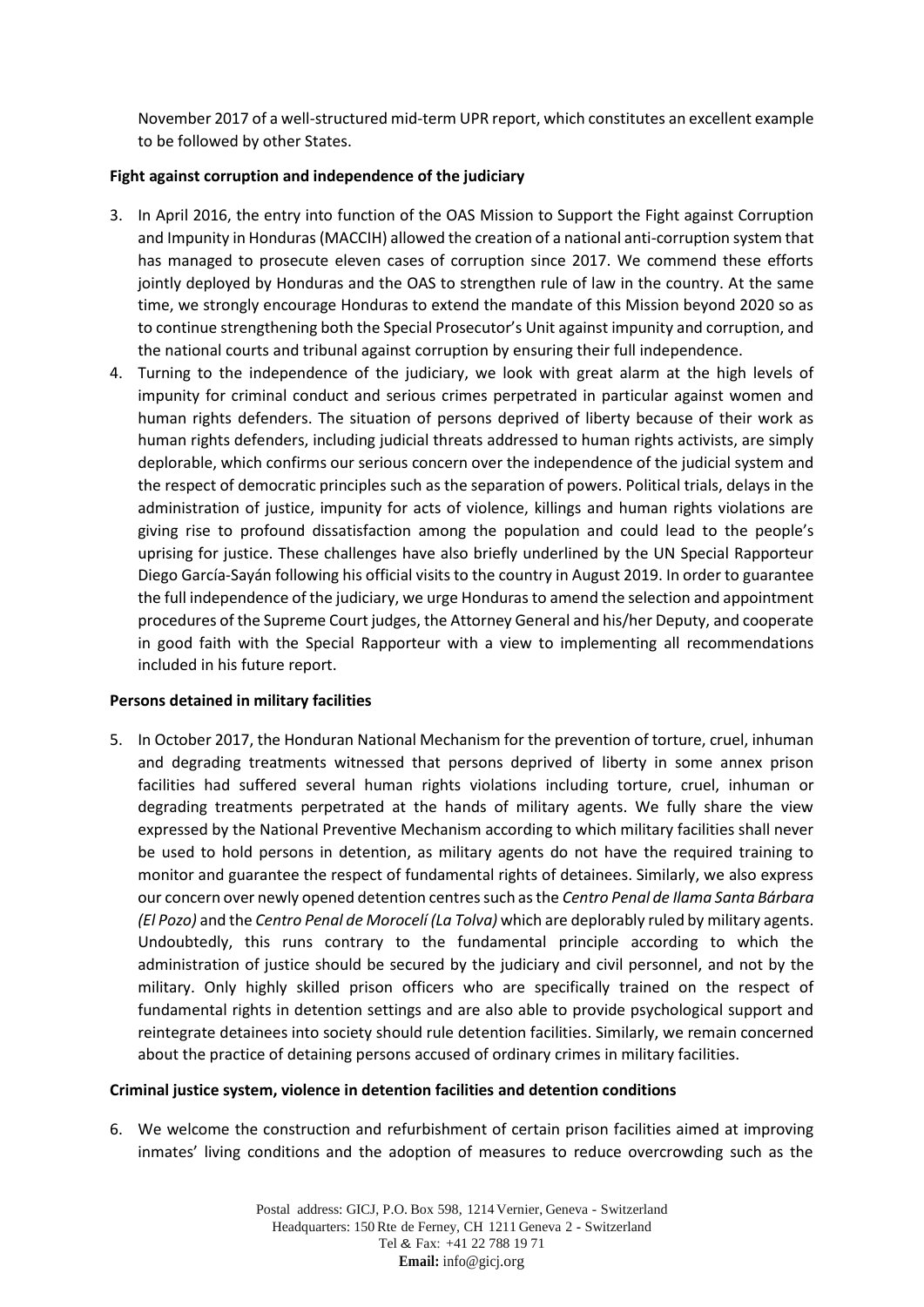introduction of alternative measures to deprivation of liberty. To further reduce overcrowding, we recommend speeding up the adoption of the proposal tabled by the National Penitentiary Institute regarding the release of about 685 persons on humanitarian grounds, most notably the release of persons affected by mental or other disability.

- 7. We further note the country's efforts to reduce violence in prisons. In this regard, it should be considered as a positive step the separation of highly dangerous and aggressive inmates and the dismissal of 14 penitentiary agents for grave misconduct. However, we believe that Honduras should develop comprehensive rehabilitation and social integration programmes for prisoners and provide better training to penitentiary agents. Given the high number of violent deaths in prisons as confirmed by national statistical data, we request to the delegation of Honduras to provide detailed information about investigations carried out and the number of convictions in this respect, including compensation provided to the relatives of the victims. Remaining concerned by the high levels of violence in prisons, we also urge Honduras to improve the training of penitentiary authorities and develop strategies to eradicate the planning and ordering from inside the prisons of series of crimes such as extortion, contract killing and kidnapping.
- 8. We remain deeply concerned at the lack of access to quality healthcare and sanitation in detention facilities as a whole. More in particular, we are alarmed by the appalling detention conditions in *La Tolva* maximum-security prison, where reportedly all prisoners are undernourished, do not have access to safe drinking water, and suffer from diseases that go untreated, including infections such as TB and HIV.

### **Strengthening of the National Human Rights Commission**

9. We note with regret that Honduran Delegation declared during the 2015 UPR review that the strengthening of the National Human Rights Commission to bring it in line with the Paris Principles was considered as a recommendation that was already implemented or in the process of implementation. The loss of the A-status by the National Human Rights Commission in May 2016 along with the lack of specific information in the mid-term report on the measures adopted with a view to addressing the flaws identified by the Global Alliance of National Human Rights Institutions remains a source of concern. While taking note of the point of view expressed by the Ombudsman in this regard, we deem it necessary that the selection and appointment of the national Ombudsman has to be based on more specific, clear and objective criteria. In addition, applications by indigenous and female candidates should be strongly encouraged, as well as a broader participation of human rights defenders and other members of civil society in the selection process. We further recommend Honduras to enshrine in law specific grounds for waiver of functional immunity upon which the Supreme Court of Honduras should determine.

#### **Health challenges**

10. On 5 August 2019, the Honduran Ombudsman wrote alarmed that the haemorrhagic dengue fever had claimed the lives of 59 persons in 2019. On 25 August 2019, the Honduran Ministry of Health publicly stated that the number of deaths caused by haemorrhagic dengue increased to 106 persons. It is extremely worrying that in just 20 days 47 persons died. During the same year, more than 61,000 people in Honduras have been infected with dengue fever, among which more than 12,000 are affected by life-threatening haemorrhagic dengue. While welcoming the measures taken by national authorities to prevent the proliferation, we urge the Ministry of health to vigorously strengthen awareness-raising campaigns among the population and urgently seek technical assistance from the WHO and the Pan-American Health Organization to reinforce preventive mechanisms and any future response.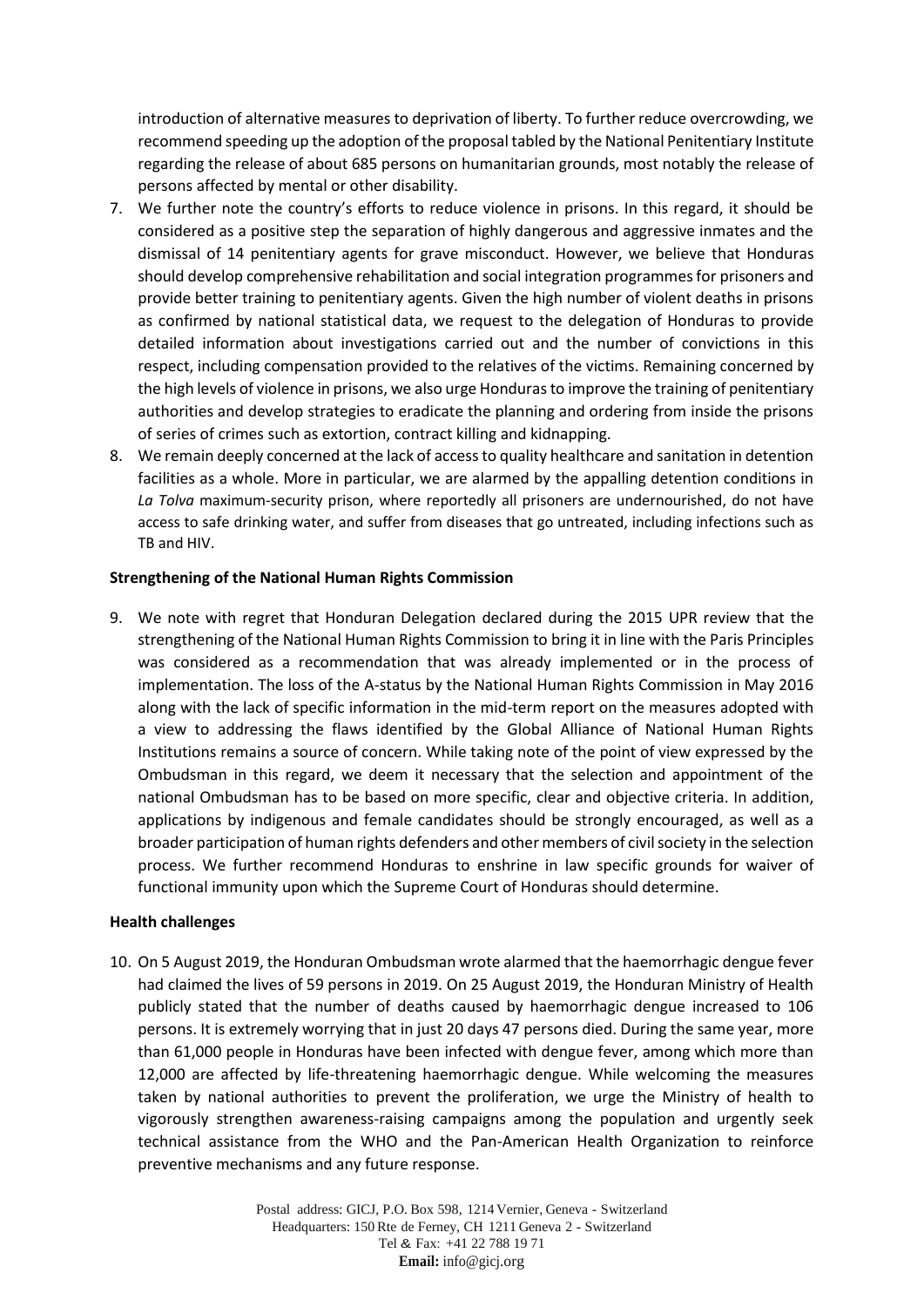#### **Violence against women and feminicide**

11. Since the 2015 UPR, we positively note that several projects and strategies have been set in place to improve gender equality, prevent violence against women and prosecute those responsible. While welcoming the opening of a dedicated emergency hotline 911 for women victims of violence, we request to Delegation of Honduras to provide more details about legal assistance and protection against reprisals provided in the framework of this emergency hotline. To eradicate impunity for acts of violence, Honduras explained in the mid-term report that the so-called "Operation Debora" allowed to bring to court 147 men accused of several crimes against women and girls in August 2017. However, we note with deep concern that in 2015 alone more than 36,000 and 2,400 cases of domestic and family violence had been brought before specialized and criminal courts respectively, but the number of convictions handed down was very low. Expressing once more our concern on this point, we urge Honduras to provide up-to-date statistics on the number of complaints and convictions disaggregated by type of criminal conduct, including most notably feminicide rates and convictions. Women and female human rights defenders often quote the lack of values and *machismo*, a mindset in which Latin-American men believe they are superior, as factors triggering violent behaviour against the opposite sex. It also deplorable that certain religious leaders in whom suffering women confide believe that women have to submit to man. We therefore deem necessary to reinforce social-educational policies aimed at eradicating those cultural patters that discriminate against women and send a clear message that any act of violence against women will not be tolerated and will be criminally prosecuted. While hoping to receive detailed statistics on feminicide covering the past five years, our concern about this phenomenon remains unchanged since 100 killings of women have been recorded in Honduras in just three months between January and March 2018. It is also deplorable that often judges underestimate death threats, especially those threats addressed to women living alone.

#### **Protection of human rights defenders**

12. During the 2015 UPR review, several States expressed deep concern at cases of impunity for hostile acts committed against human rights defenders in Honduras. While welcoming the adoption of law no. 34-2015 on the protection of human rights defenders, journalists and justice officials, we regret that the explanations provided in the UPR mid-term report are not sufficient to assess which substantive measures could be taken by the National System for the Protection of Human Rights Defenders to protect physical integrity of human rights defenders and the continuity of their work free from any reprisal and/or intimidation. Despite the fact that the aforementioned National System officially started deploying its activities in 2016, we raise some concerns about the effectiveness of this protection mechanism following the report presented in March 2019 by the UN Special Rapporteur Michal Forst. Political opponents, women and indigenous human rights defenders continued to be faced with a hostile environment that entirely suffocates peaceful criticism voiced by civil society. The cases of Edwin Espinal, imprisoned for his work as human rights activist, and Miriam Miranda, female environmental defender who repeatedly received judicial intimidations, to name just a few, coupled with allegedly corrupted judges appointed by the military, are illustrative of the grave dangers faced by those who dare speaking up. We therefore urge the government of Honduras to release all political opponents, immediately put an end to political trials and ensure genuine protection of all human rights defenders.

#### **Core international human rights instruments**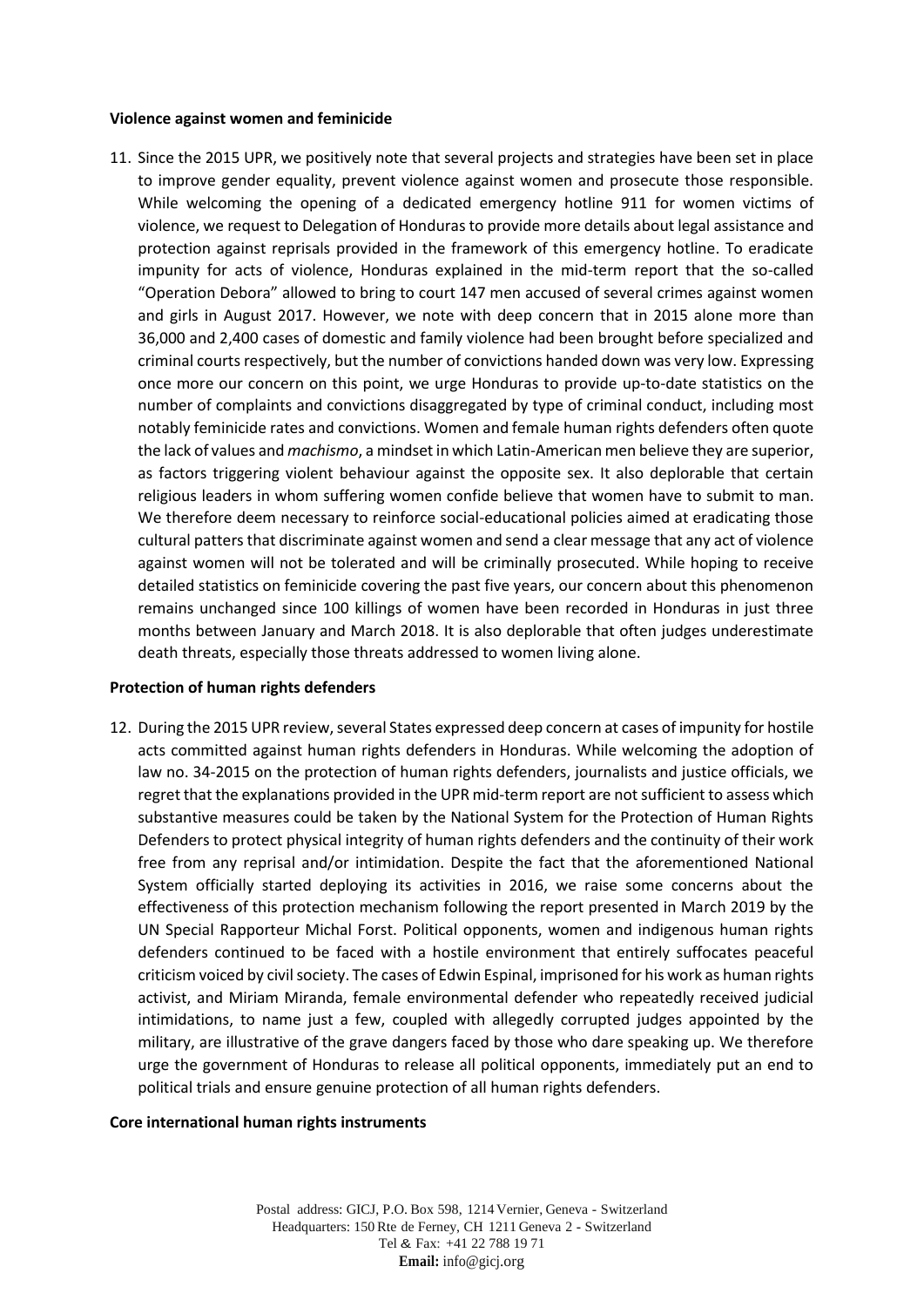13. Honduras' regular reporting to all human rights treaty bodies is commendable. However, it should be noted with deep regret that the acceptance of individual complaints procedures is limited to one single optional protocol on the rights of persons with disabilities. Considered several shortcomings in the administration of justice and many reported cases of impunity concerning violence against women, judges and human rights defenders, racial discrimination against indigenous and Afro-Honduran persons, we strongly recommend Honduras to accept, as a matter of urgency, individual complaints procedures under CAT, ICCPR, CEDAW and CERD.

### **Recommendations**

14. GICJ recommends Honduras do the following:

- Extend the mandate of OAS-MACCIH beyond 2020 so as to continue strengthening both the Special Prosecutor's Unit against impunity and corruption, and the national courts and tribunal against corruption by ensuring their full independence, among others
- Cooperate with the Special Rapporteur Diego García-Sayán and implement in good faith all his recommendations aimed at achieving the full independence of the judiciary and deliver justice to the victims of human rights violations
- Put an immediate end to the detention of persons in facilities ruled by military agents
- Undertake a comprehensive reform of the criminal justice system by introducing comprehensive rehabilitation and social integration programmes for prisoners, most notably focussed on the prevention of juvenile recidivism
- As a matter of urgency, ensure access to adequate food, safe drinking water and healthcare in all detention centres
- Improve the training of penitentiary authorities and develop strategies to eradicate the planning and ordering of crimes from inside prisons
- Take measures to strengthen the National Human Rights Commission up to the A-status
- Set out more specific, clear and objective criteria for the selection of the Ombudsman, encourage applications by indigenous and female candidates, and a broader participation of human rights defenders and other members of civil society in the selection process
- Enshrine in law specific grounds for waiver of the Ombudsman's functional immunity upon which the Supreme Court of Honduras should determine
- Vigorously strengthen awareness-raising campaigns among the population to prevent the proliferation of dengue and seek technical assistance from the WHO and the Pan-American Health Organization to reinforce preventive measures and response
- Provide up-to-date statistics on the number of complaints and convictions disaggregated by type of criminal conduct against women and girls
- Provide detailed statistics on feminicide rates and convictions covering the past five years, and seriously consider every death threat addressed to women
- Reinforce social-educational policies aimed at eradicating those cultural patters that discriminate against women
- Release all political opponents, immediately put an end to political trials and ensure genuine protection of all human rights defenders
- Accept individual complaints procedures under CAT, ICCPR, CEDAW and CERD.

\*\*\*